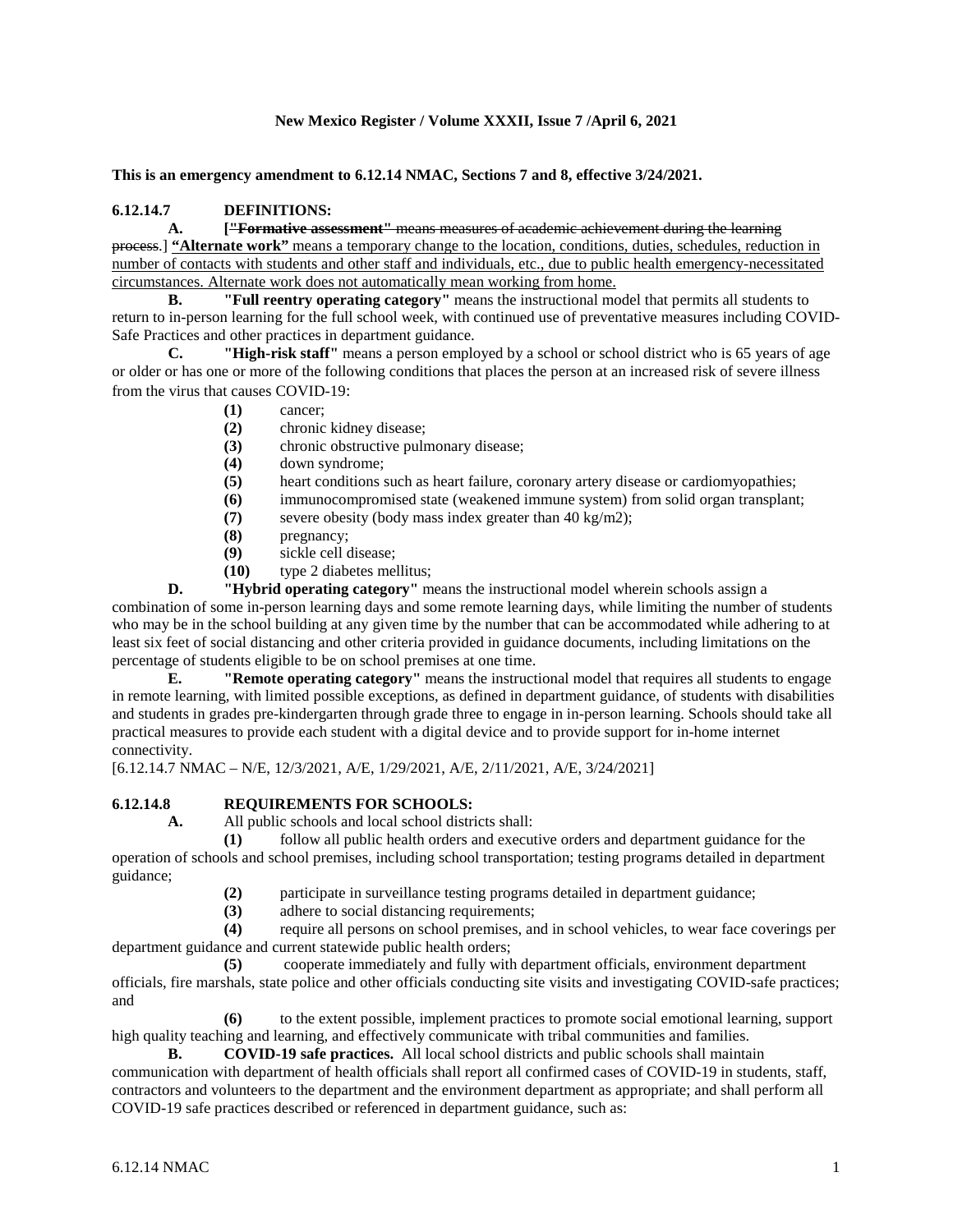**(1)** working with school administrators, school nurses, and other healthcare providers to identify an isolation room or area to separate anyone who exhibits COVID-like symptoms;

**(2)** closing off and limiting access to areas potentially affected by COVID-19 exposure and, if possible, wait 24 hours before cleaning and disinfecting;

**(3)** requiring school nurses and other healthcare providers to use centers for disease control and prevention (CDC) recommended standard precautions when caring for sick people, including:

- **(a)** engaging in frequent hand hygiene;
- **(b)** using personal protective equipment when there is an expectation of possible exposure to infectious material;

**(c)** following respiratory hygiene and coughing etiquette;

**(d)** ensuring appropriate patient placement in quarantine or isolation;

**(e)** ensuring the proper handling and disinfection of patient care equipment and

instruments;

- **(f)** ensuring the careful handling of textiles and laundry;
- **(g)** following safe injection practices; and
- **(h)** ensuring healthcare provider safety, including proper handling and disposal of

needles and other sharps.

**(4)** requiring school nurses and other healthcare providers to use CDC recommended transmission-based precautions when caring for sick people, including:

**(a)** establishing procedures for safely transporting anyone who is sick home or to a healthcare facility;

**(b)** closing for 24 hours parts of school buildings if used by a COVID-19 infected person then clean and disinfect before re-opening affected areas;

**(c)** advising sick staff members and children not to return until they have met New Mexico department of health criteria to discontinue home isolation; and

**(d)** informing those who have had close contact with a person diagnosed with COVID-19 to stay home and follow New Mexico department of health guidance.

**C. Small group instruction.** School districts and schools are permitted to provide small group instruction pursuant to department guidance regardless of whether the school district or school is in the remote learning, hybrid learning, or full reentry operational model.

**D. Continuation of Remote Learning.** When in-person learning is available through a hybrid operational model or full reentry operational model, school districts and schools shall continue to offer remote learning to students who choose remote learning.

**E. Transportation.** School districts and schools shall follow department guidance, which requires students to sit in spaced and assigned seating while being transported to and from schools, limits the number of students who may be seated together on a bus seat, and sets forth detailed requirements and suggestions for COVID-19 safe practices for the transportation of students.

**F. Student movement and gathering.** School districts and schools in the hybrid or full reentry operating category shall keep students' and student groups' movements and gatherings safe pursuant to current department guidance, which presently includes:

**(1)** limiting mixing among different student groups to the greatest extent practicable;

**(2)** for class changes and other transitions throughout the day:

**(a)** designating flow paths in hallways to keep students separated and minimize the

congregation of students; **(b)** planning staggered class changes to decrease the number of students in the

hallways at one time;

**(c)** having the same group of students stay with the same staff in elementary school;

and

**(3)** for student gatherings:

**(a)** avoiding large group gatherings, and abiding by the maximum number of people allowed to congregate as defined by current public health orders;

**(b)** prohibiting the congregation of students in parking lots and common areas;

**(c)** staggering the schedules for group gatherings such as recess or meals;

**(d)** identifying and utilizing large spaces, such as gymnasiums, auditoriums, and

outdoor spaces as weather permits for social distancing; and